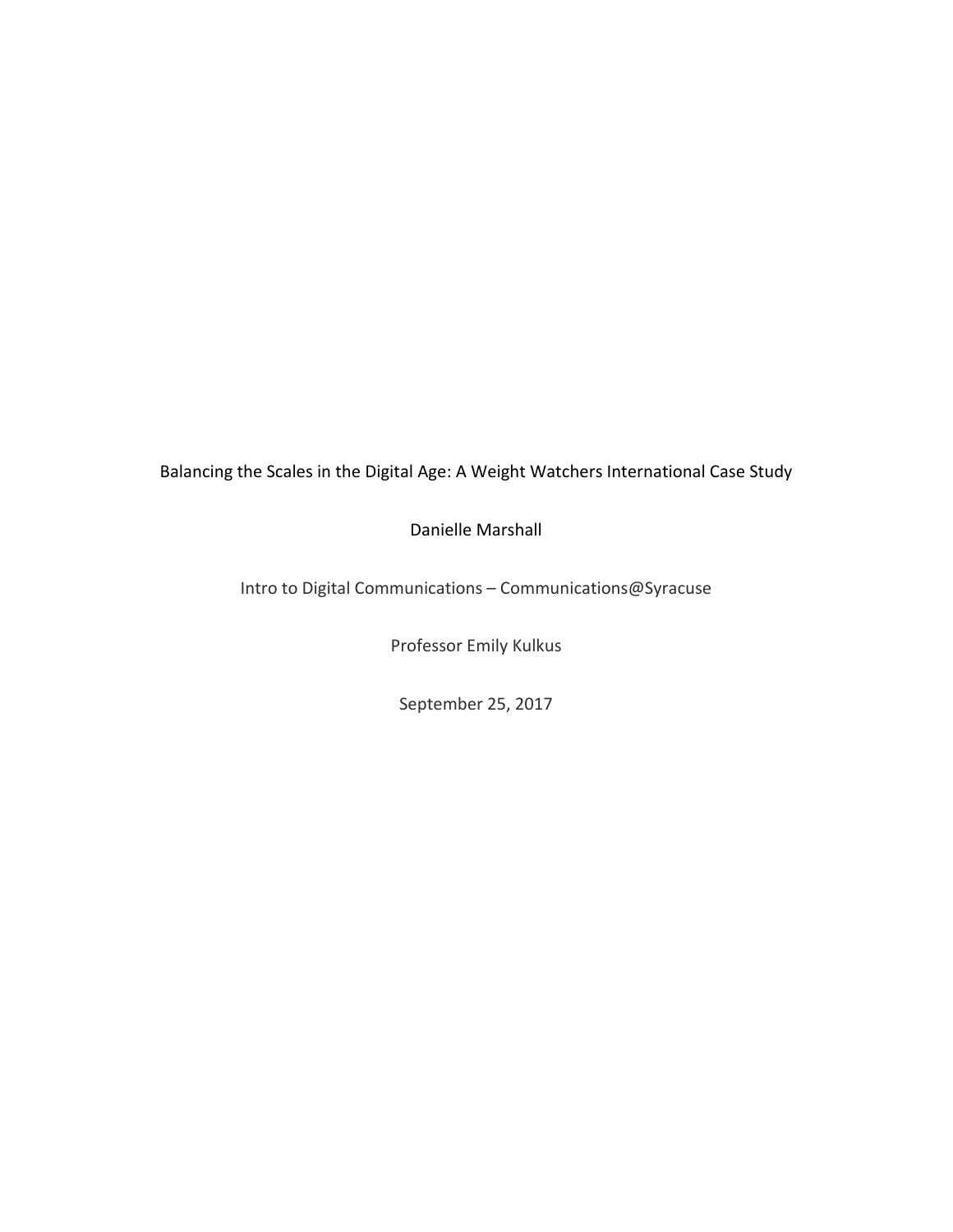### **Introduction**

Weight Watchers International is unlike any other weight-loss management company, as it has helped people lose and manage weight using a social support system. Founded in 1963 by Jean Nidetch, Weight Watchers started in her living room with six of her overweight friends in whom she confided about her uncontrollable eating habits. They decided to go on a diet holding each other accountable and supporting one another through their cravings and anxiety. When it worked, they brought others into the fold and within two months, 40 women attended. When she reached her goal weight of 142 pounds in 1962, Nidetch decided to make it her mission to help others lose weight. The company uses a membership model based on inperson meetings and weigh-ins for support and personal accountability (McFadden, 2015).

Still a thriving organization today, Weight Watchers has been categorized on Brian Solis' conversation prism in the quantified self category. The conversation prism, a visual landscape of social media platforms, houses Weight Watchers with popular brands and apps such as FitBit, My Fitness Pal, and Run Keeper (Solis, 2017). Weight Watchers is a standout in its category because of its age and founding format as "brick and mortar" versus digital.

As an established brand, Weight Watchers is one of many companies facing the challenge of staying relevant in the already crowded digital space. Weight Watchers has the potential to serve as a model for companies with similar origins (Lauchlan, 2015). In a digital world where technology is increasingly filling gaps to make people's lives easier, it is important for companies such as Weight Watchers, to understand fully its audience and how best to reach them.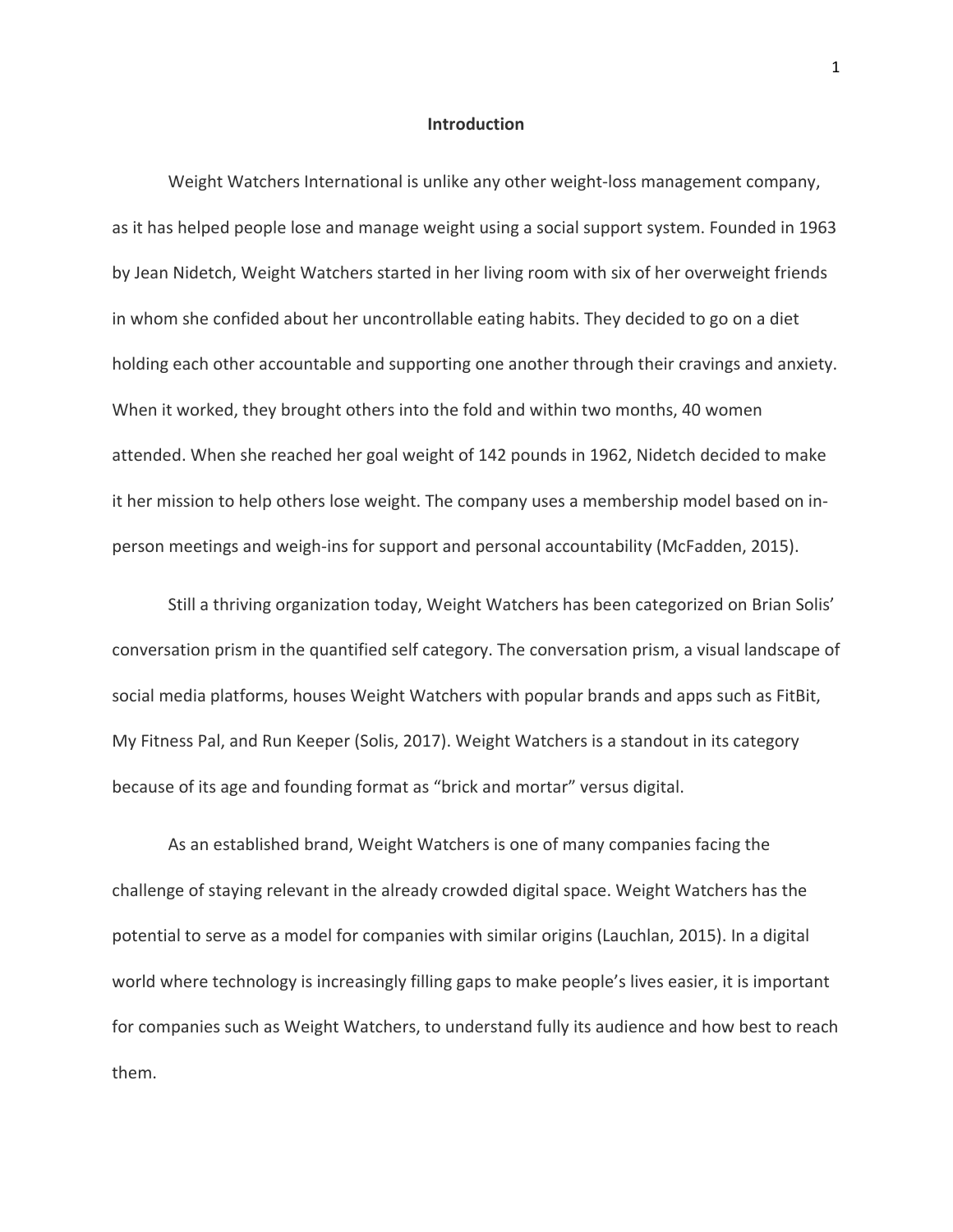This study will examine how Weight Watchers has updated its business model to account for the advances in digital technology amidst an uptick in health and fitness popularity and the rise of free apps. This research will also look at the evolution of the company's key program offerings including a digital component to better support users and attract new ones by enhancing longstanding company offerings, such as meetings, and appeal to new clients with the introduction of improved social networking strategies, apps, and online communities.

# **Literature Review**

#### **Social Networking**

Social networking sites emerged during the early 2000s with the introduction of Web 2.0 – a shift in how the internet was used that focused on bi-directional sharing and collaboration. According to Campbell, Martin and Fabos (2016), social networking sites are "sites on which users can create content, share ideas and interact with friends" (p.49). For the purpose of this case study, social networking will be used in the context of social media platforms.

Weight Watchers' social media director, Lauren Salazar, expressed her belief that the company has always been social and it is in the company's DNA (Kerpen, 2016). This claim is evidenced by the archived Weight Watchers website from 2000, which featured access to chat rooms and forums after creating a free chat room ID. The site encouraged visitors to "share experiences, insights, questions, answers, and support with other weightwatchers.com visitors" (Weight Watchers, 2000).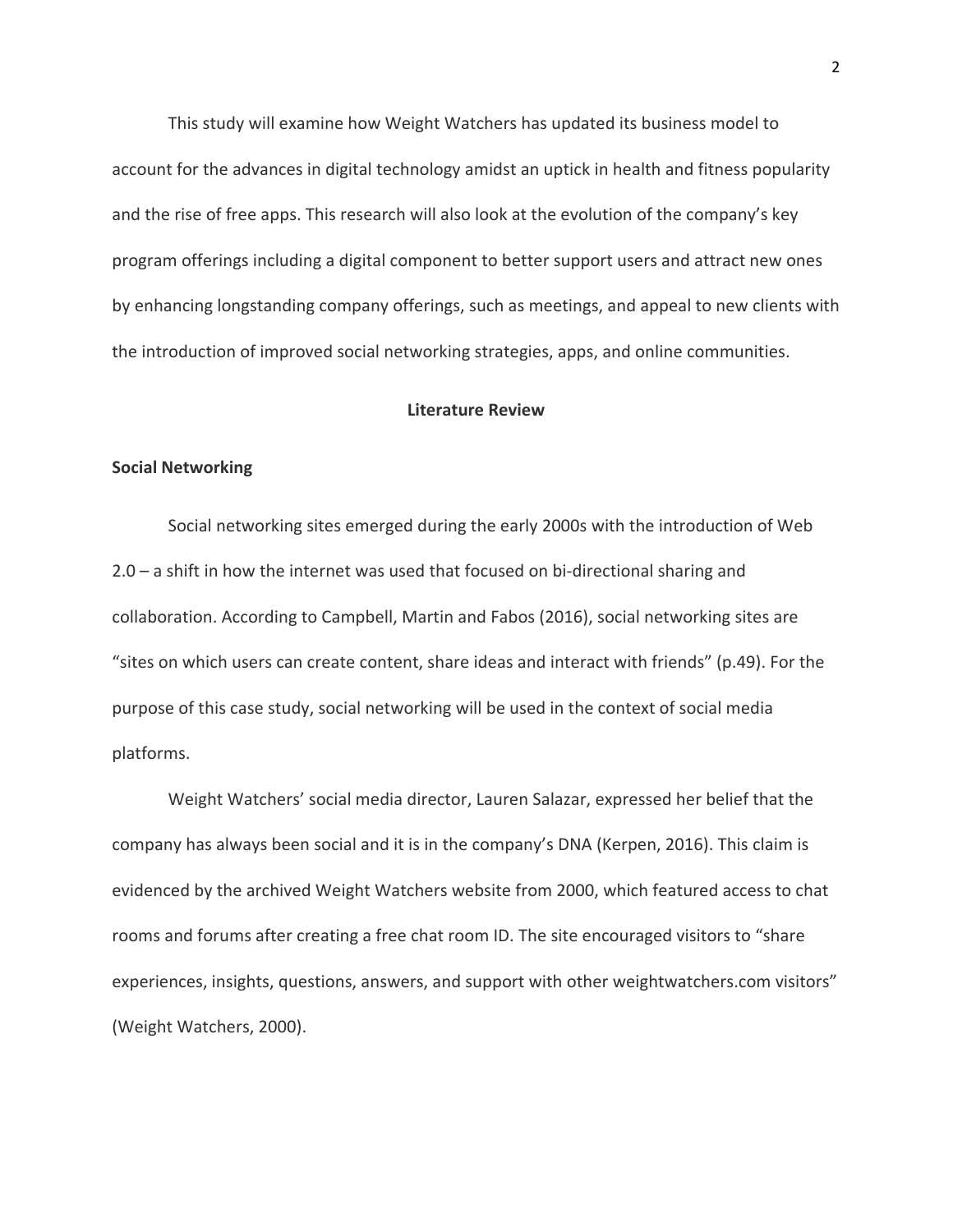Today, Weight Watchers has maintained and implemented the same message of support, inspiration, positive behavioral change (Weight Watchers International, 2016) and following dietary plans for weight loss success across its six major social networking platforms including Pinterest, Instagram, Facebook, and YouTube (Kerpen, 2016). The road to improving digital products for the company is part of a greater technological transformation which includes a hefty social media marketing presence and brand ambassador, Oprah Winfrey (Lauchlan, 2016).

#### **Mobile Applications and Wearables**

According to the Centers for Disease Control and Prevention (CDC), behavioral factors like dietary patterns, physical (in)activity, and medication use are contributors to obesity. Obesity is associated with poor mental health, reduced quality of life and can lead to serious medical conditions including diabetes, heart disease and cancer (Centers for Disease Control and Prevention, 2017). Health and wellness companies have made it easier for people to manage and track diet and physical activity with apps and devices that measure nutritional intake, heart rate, physical activity, sleep, and stress, to name a few (Friedman, 2013).

In the United Kingdom, researchers found that a diet management by smartphone could be a convenient, potentially cost-effective and wide-reaching weight management strategy to treat obesity after a survey showed people desire alternatives to face-to-face weight loss treatments, including minimal contact weight management programs (Carter MC, 2013). The study found that compared to using a website and paper diary to self-monitor diet and physical activity, participants who used the app remained in the trial longer and experienced better results regarding weight, Body Mass Index, and body fat (Carter MC, 2013).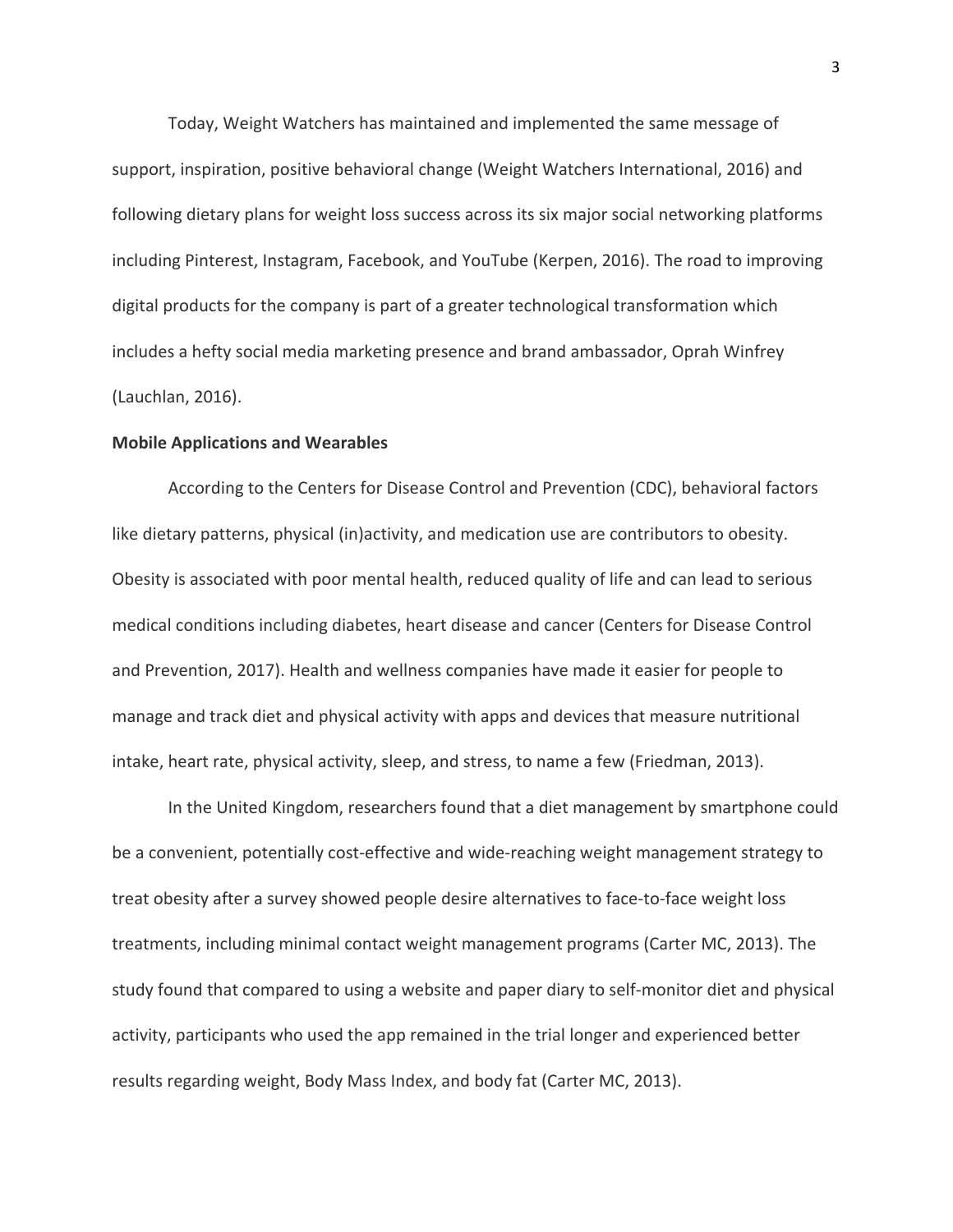Cell phones and apps are a lifeline for many busy Americans, especially as mobile phones and plans become more affordable and tech wearables sync up with multiple devices, such as phones. In a recent health and fitness apps usage report, Flurry Analytics found a pattern of loyalty to health and fitness apps with 96 percent of people only using one app and 75 percent of active users interacting with the app at least two times a week (Harris, 2017). In the vein of weight and diet management, workout and weight-loss apps account for nearly three-fourths of all app sessions (Harris, 2017).

As it pertains to Weight Watchers, the company's business model and revenue are built on meeting fees and the popularity of free apps and rise of wearables have affected its bottom line (DePillis, 2013). In 2013, the company saw a decline in enrollment numbers and attributed it to people opting to monitor diet and fitness, in conjunction with a fitness wearable, via an app with a support community for little to no cost (Friedman, 2013). Mistakenly, in 2013, then CEO David Kirchoff, dismissed wearables as a potential threat to the company's business model (Lauchlan, 2015). That same year, the CFO described mobile health apps as a temporary phenomenon (Friedman, 2013) despite contrary belief that the interest in health and wellness self-tracking would continue to gain popularity per MyFitnessPal founder, Mike Lee. (Ha, 2013).

The mindset of leadership showed a disconnect between the potentially unchanged business model and consumer behavior. One could argue 2013 was the year Weight Watchers missed a prime opportunity to reevaluate its strategy and although they had an app that year, the brand struggled to remain relevant in an emerging and crowded space (DePillis, 2013). In 2017, Weight Watchers leadership made it clear that enhancing the digital experience was crucial to visitors and current members (Lauchlan, 2017b).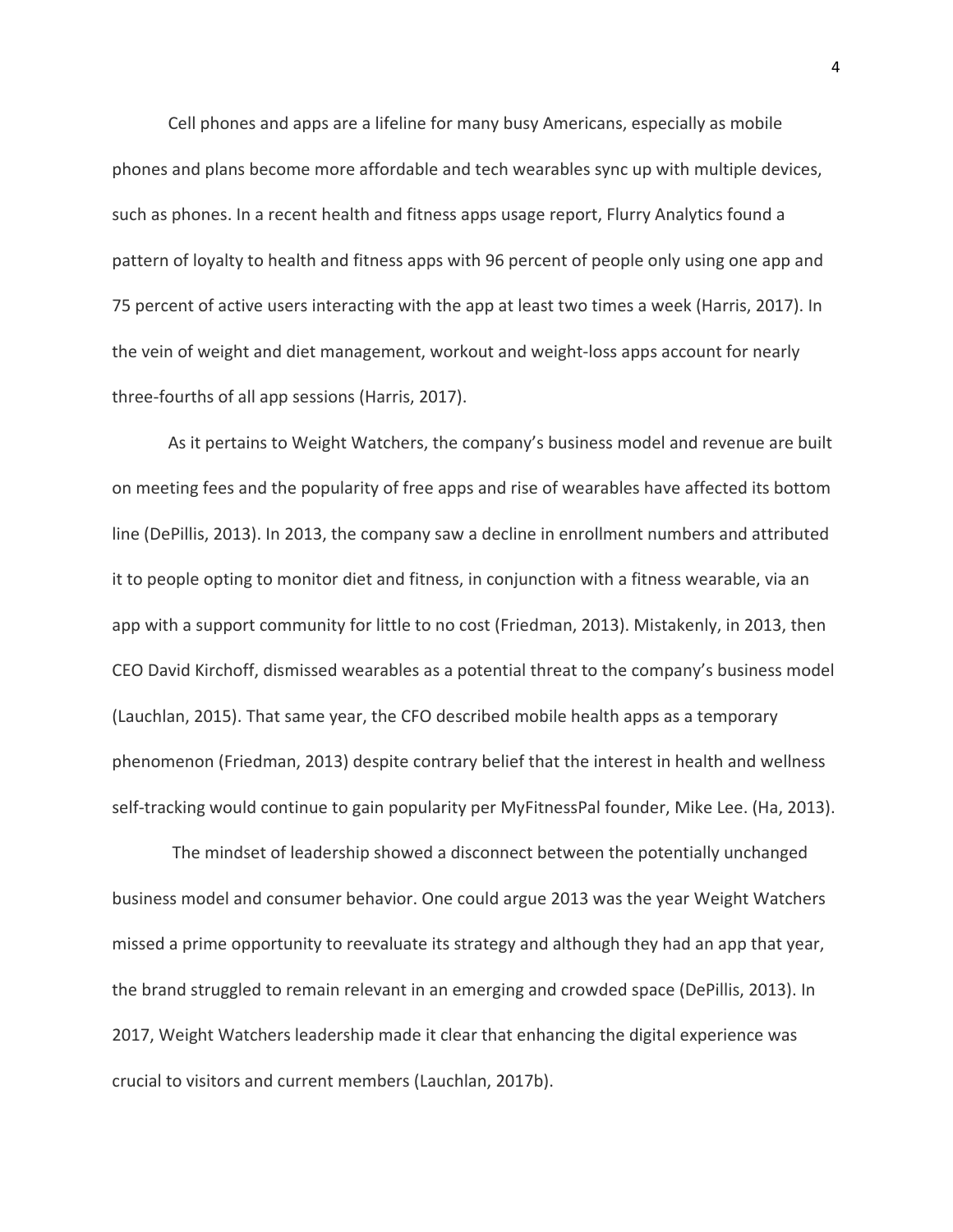Although the company does not have its own fitness wearables, the apps have the ability to sync with many of the leading activity monitors on the market and company leadership thinks it is a direct benefit to members (Lauchlan, 2017a).

A wide range of thoughts exist from nutritionists and dietitians about the effectiveness of using an app for weight loss. From suggesting they are equal to fad diet books of the past to believing they are the new normal, they all agree that online communities can help (DePillis, 2013).

#### **Digital Marketing & Advertising**

Weight Watchers is a global company with high brand recognition (Kerpen, 2016) and since its founding more than 50 years ago, the company has faced its fair share of volatility in the marketplace (DePillis, 2013).

In a recent study published by Google Insights about marketing to audiences interested in weight loss, researchers found three things: fitness is a priority over nutrition; the journey to losing weight has changed; and affordability is key to choosing a weight-loss program or regimen (Rosenthal, 2014). To attract new and retain existing customers, Weight Watchers has launched a series of campaigns and initiatives over the past year. For example, the company partnered with Apple to unveil a new Apple Watch subscription plan. The Online*Plus* plan allowed members to personalize, plan and track solely online and is accompanied by the Apple Watch. The plan allows members to access food and activity information on their wrist without having to rely on their phones (Weight Watchers International, 2016). This initiative showed the company's commitment to technology and addressed a missing element of the business model – a fitness wearable (Lauchlan, 2017a).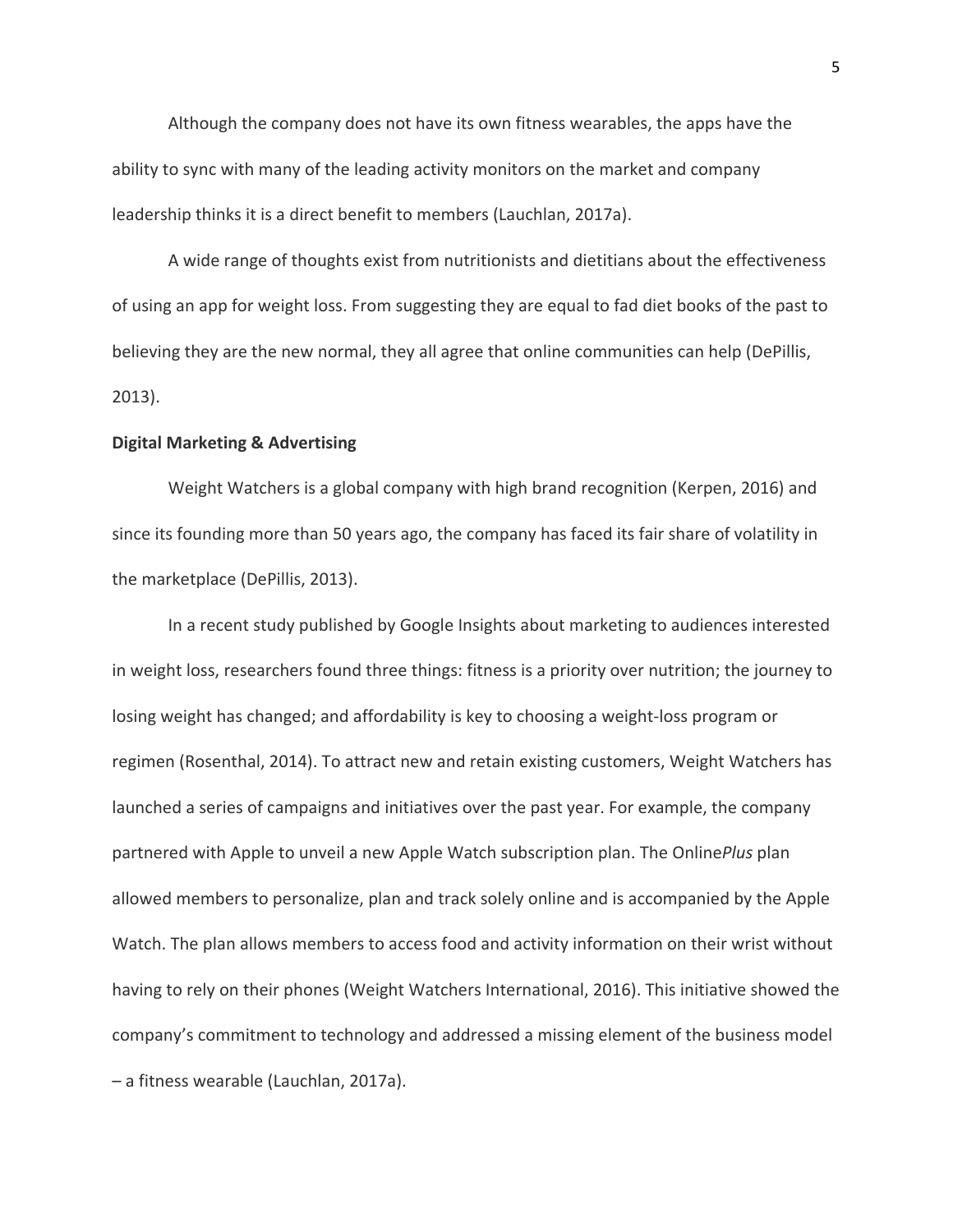The Weight Watchers model of offering traditional meetings for members is part of its success story (McFadden, 2015) and as people engage digital platforms and have busier schedules, Weight Watchers had to increase the firm's digital footprint which was led by an investment in technology and product platforms (Lauchlan, 2017b). As a result, the company reviewed its website, onboarding process, design and aesthetics, user experience, and digital tools to improve its overall digital product (Lauchlan, 2017b).

Guiding the new rollouts and updates were extensive consumer research. The research results were used to improve the member experience, both face-to-face and online. The company realized the importance of a good first-impression and found positive links between early onboarding, engagement, prolonged program success, and new brand champions (Lauchlan, 2017b).

# **Analysis and Observations**

With an organization such as Weight Watchers providing support and a safe community for its members, media convergence has helped reach members on their desired device and social media platform of choice (Kerpen, 2016). Technological convergence is a type of media convergence where content which was once tied to a specific media, is now accessible across a multitude of platforms in a variety of formats including text, audio, video, and graphics (Campbell, Martin, & Fabos, 2016).

### **Social Networking**

Across social media, Weight Watchers is active on five platforms – Twitter, YouTube, Facebook, Pinterest, and Instagram with approximately 4.7 million followers total, with the most popular being Facebook with 3.4 million followers (Weight Watchers, n.d.).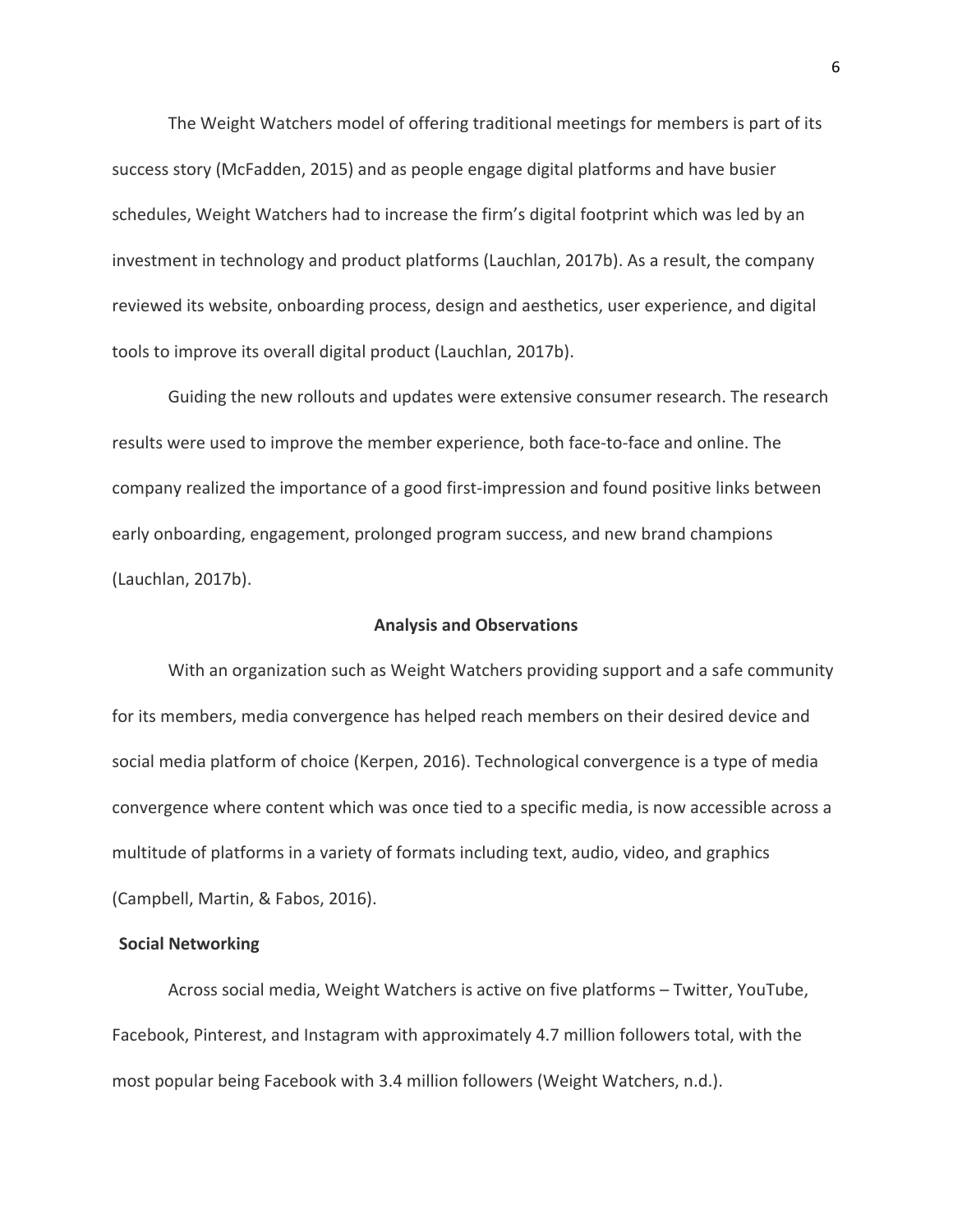Each digital platform is used to engage and connect members by offering valuable stories, insights, and tips to help achieve their goals. The company's content strategy is largely based on curated content from members, as it connects the community around shared experiences and ties back to the overall mission of the company of supporting members (Kerpen, 2016). On Instagram, the company has taken engagement a step further with a program called Takeover Tuesday, which gives a community member control of the site to chronicle their day (Kerpen, 2016).

The engagement of Weight Watchers members across the company's social media platforms using hashtags and personal experience content elevates Weight Watchers' brand awareness (Kerpen, 2016). The company may also share member testimonials and social media stories as a form of ad persuasion, specifically relationship marketing, which centers around a thorough understanding of the user.

## **Mobile and Technology Investment**

While each of the company's social media platforms is open to the public and used by members and non-members alike, the Weight Watchers app was designed specifically with members in mind. In 2012, the company launched an update to its previous app in conjunction with the Weight Watchers 360 program that accounted for the social, environmental, and behavioral factors that led members to fail. In doing so, the members received tips about handling eating situations in different environments (i.e., airports, work, etc.) and were encouraged to add healthy habits to their daily routine with the hope of counteracting less healthy ones (Kosner, 2012). Presently, the app is more robust and includes food and activity tracking, barcode scanning to easily find food values, Connect, a multimedia social experience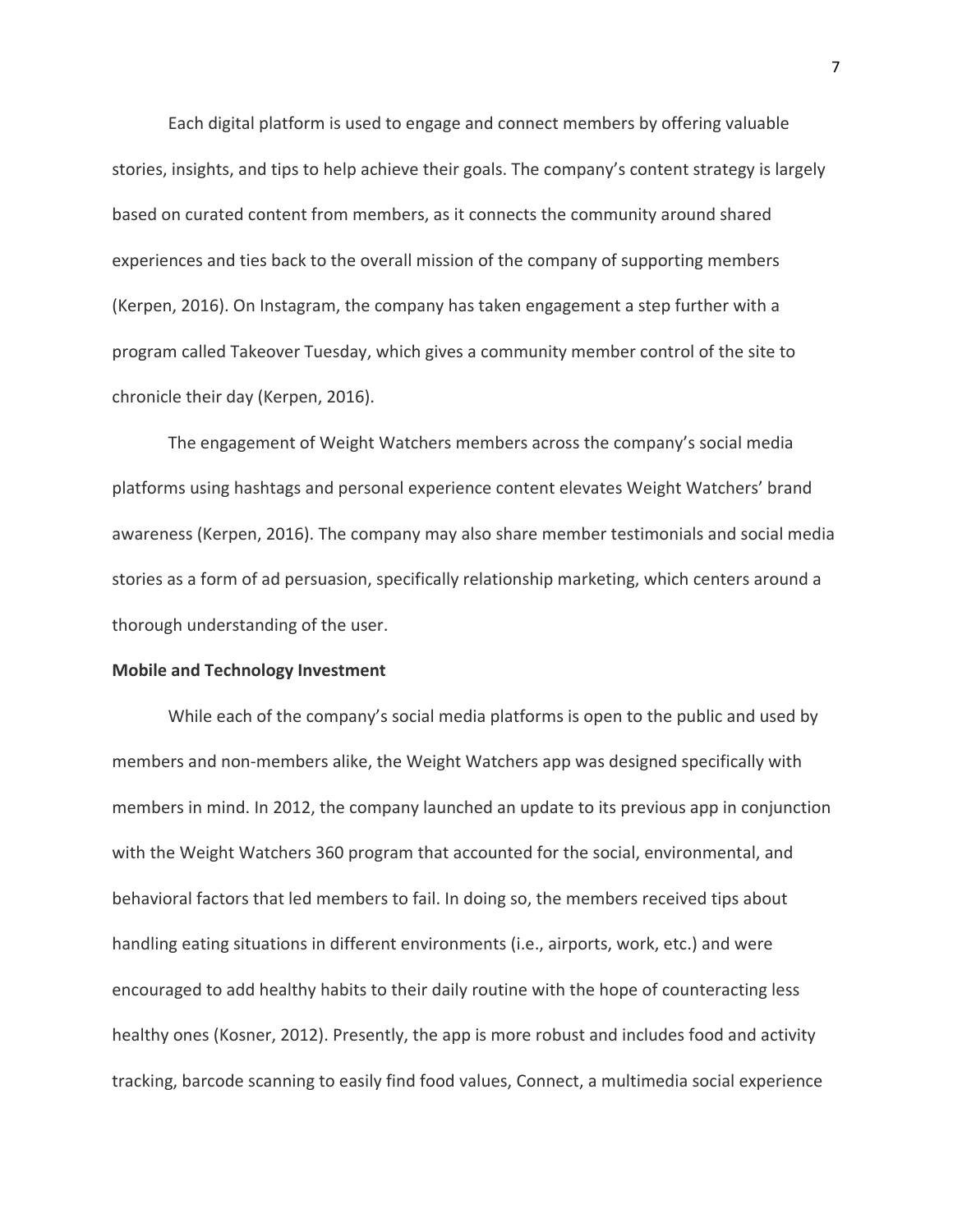for members, progress charts, 24/7 chat, recipe builder, and personalized activity goals (Weight Watchers, 2017). Over the past year, the app has been doing consistently well with 4 to 4.5 star rankings (out of 5 stars), reassuring company leadership the investment in digital is paying off (Lauchlan, 2017a).

The digital space is increasingly an entry point for new members to Weight Watchers and the company has been working on a digital strategy to meet the needs of new members and visitors (Lauchlan, 2017a).

Under new leadership in 2015, Weight Watchers invested more in technology to correct its "tech debt" (Lauchlan, 2016, n.p.). The technology transformation included cash spending of about \$200 million over two years for technological advancements, which included updating infrastructure and purchasing three start-up apps (Lauchlan, 2015).

In 2015, Weight Watchers continued its digital transformation and introduced the new holistic consumer program, Beyond the Scale. Beyond the Scale was the launching pad for the new food plan, Smart Points and an integration for a new focus: fitness (Lauchlan, 2016). It encouraged members to eat better, move more, and alter their mindset (Weight Watchers International, 2016).

Beyond The Scale afforded the company another chance to appeal to weight-loss consumers taking into consideration their media consumption devices and mobility. With the goal of driving member engagement and growth, new features and enhancements tied to the new program included offering new members orientation calls with coaches, so they'd be familiar with who they'd work with, in-app motivational messages and personalized achievement screens, similar to FitBit milestones (Lauchlan, 2016).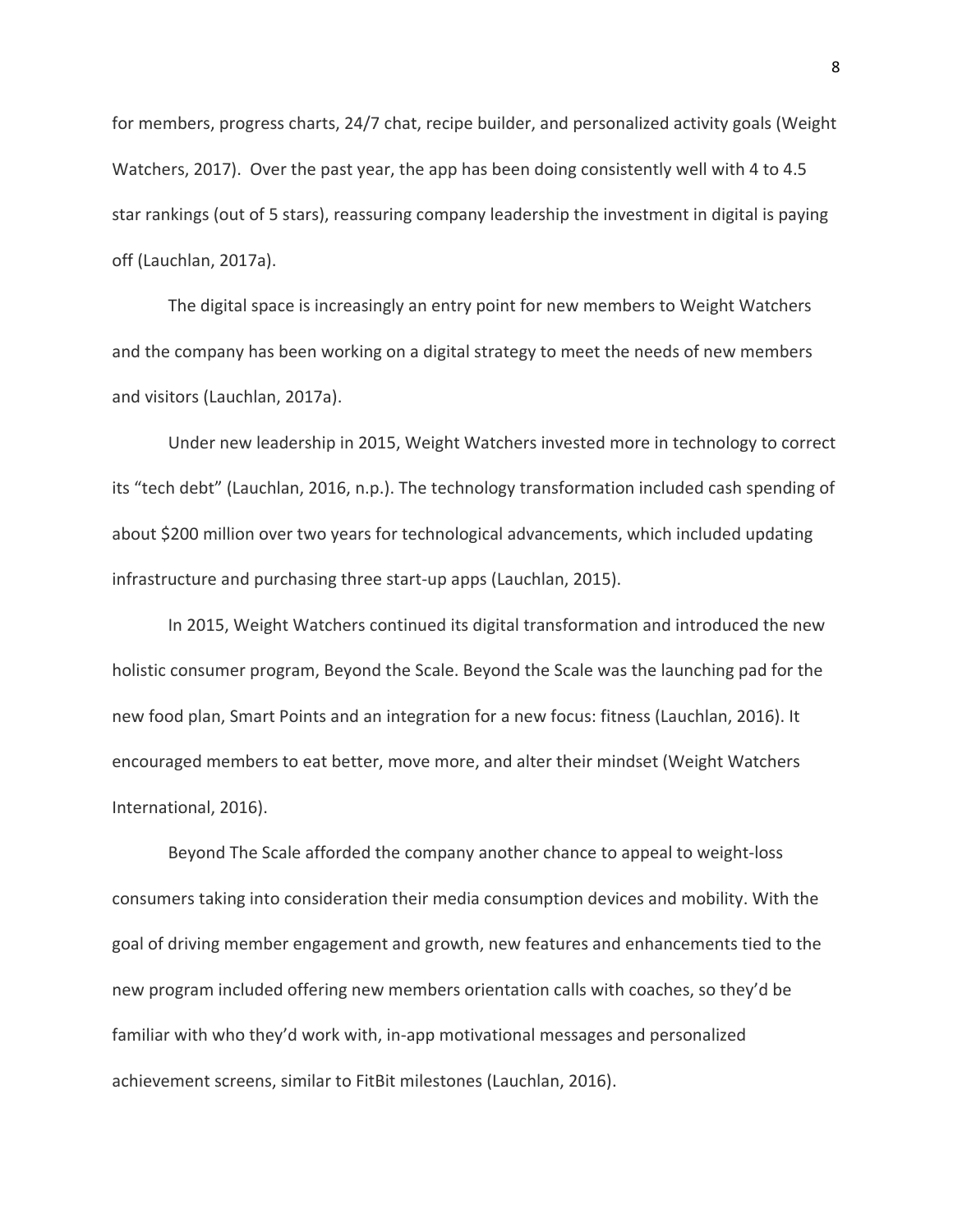### **Digital Marketing and Advertising**

As many companies do, Weight Watchers has employed a variety of spokeswomen throughout the years. Until 1984, long after she sold the company, founder Jean Nidetch was the face of the brand while working in the public relations department (McFadden, 2015). Today, the company has used celebrities such as Jessica Simpson and Jennifer Hudson as spokeswomen for the brand (DePillis, 2013), but none more famous and recognizable than the company's current ambassador, Oprah Winfrey (Lauchlan, 2016).

In a campaign launched in December 2016, the company launched "Live Fully" featuring Oprah Winfrey (Weight Watchers International, 2016). The campaign was an extension of the 'Beyond The Scale' program, launched a year prior, shifting the way members approached the program by encouraging them to live life on their terms, which includes enjoying the food and experiences that make them happiest (Weight Watchers International, 2016). The company used Oprah for more than TV and radio advertisements and strategically incorporated her into ongoing member engagement with motivational videos within the app, in-person meeting drop-ins and member conference calls to name a few (Lauchlan, 2016).

## **Discussion**

Weight Watchers has had somewhat of a digital identity crisis. In analyzing the company's transformation to digital, there is much to be learned. What was once considered a competitive liability, has been transformed into a digital strength for the company (Lauchlan, 2017b). Google marketing insights reported that "weight-loss consumers typically begin their journeys with a search query" (Rosenthal, 2014) and it seems throughout this study, Weight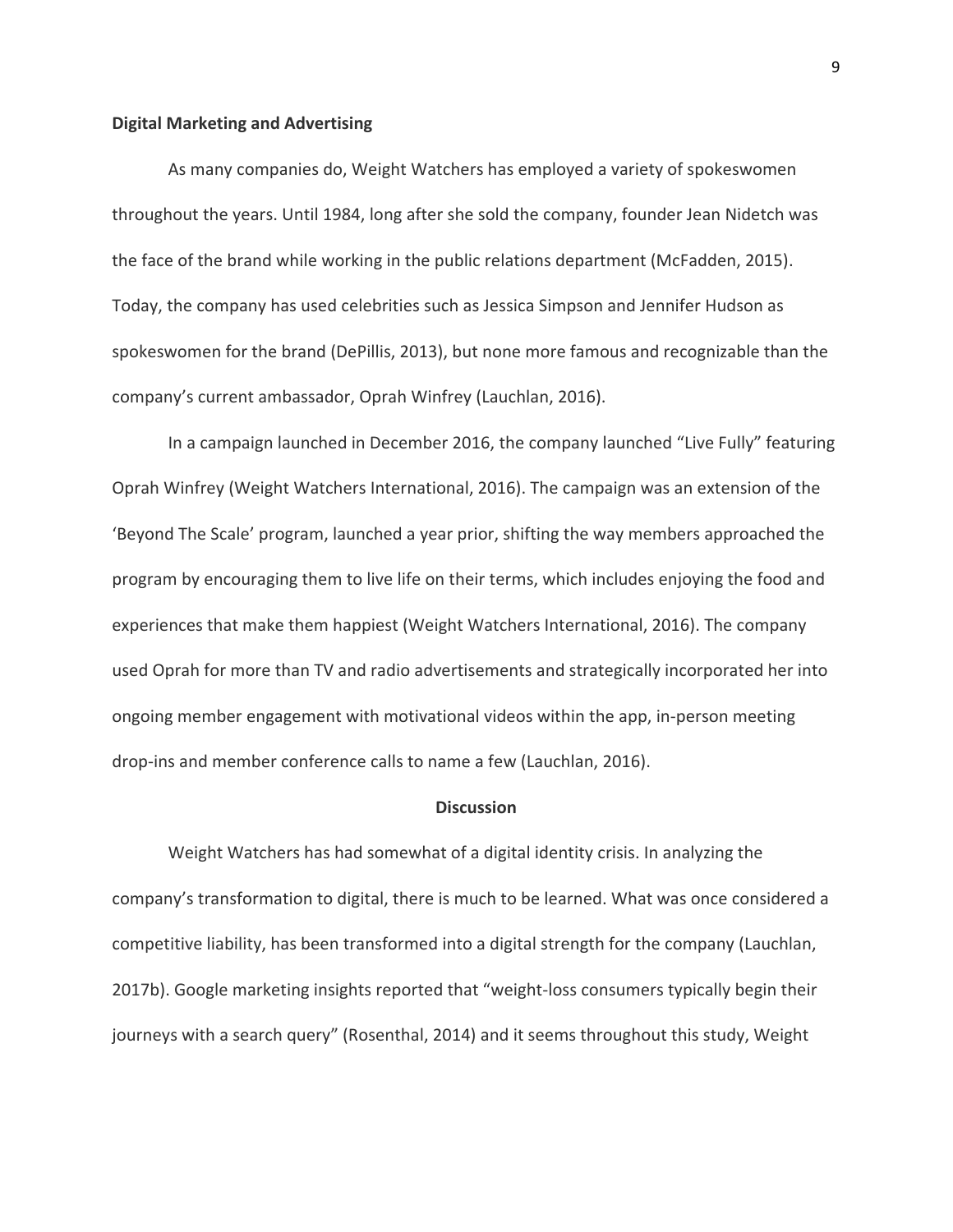Watchers is privy to this and is working to make themselves more accessible to consumers (Lauchlan, 2017a).

After a few changes in leadership, Weight Watchers became serious about technological innovation, realizing that if the company desires to be a model and leader in the industry, it would need to be engineered for the digital era and be data driven (Lauchlan, 2015). As the company progresses, a firm grasp on research and data can benefit the continued refinement of the digital strategy (Rosenthal, 2014) and the forecasting for the future based on online revenue gains (Lauchlan, 2017a).

In September 2016, Weight Watchers CEO James Chambers who was a digital enthusiast for the company decided to step down amid lackluster financial growth and declining stock (Wattles, 2016). In May 2017, the company announced Mindy Crossman, former CEO of Home Shopping Network (HSN) of nine years, as new CEO. She was credited with increasing HSN's subscriber base and driving digital sales to a level in which they now account for almost half of HSN's annual revenue of \$3.6 billion (Lauchlan, 2017a). The buy-in for digital enhancement starts at the top with leadership and requires a thorough understanding of how digital communications plays a role in a consumers life.

This case study is evidence that re-branding in the digital age is not one-size-fits-all and requires a multi-faceted approach to connect with consumers, including online, in-app and in print. Not only is the approach important, but so is the reporting. Online and mobile app data analytics provides the basis to monitor, measure, and predict outcomes relevant to stated marketing and communication goals (Lauchlan, 2017b). Regarding social media, Weight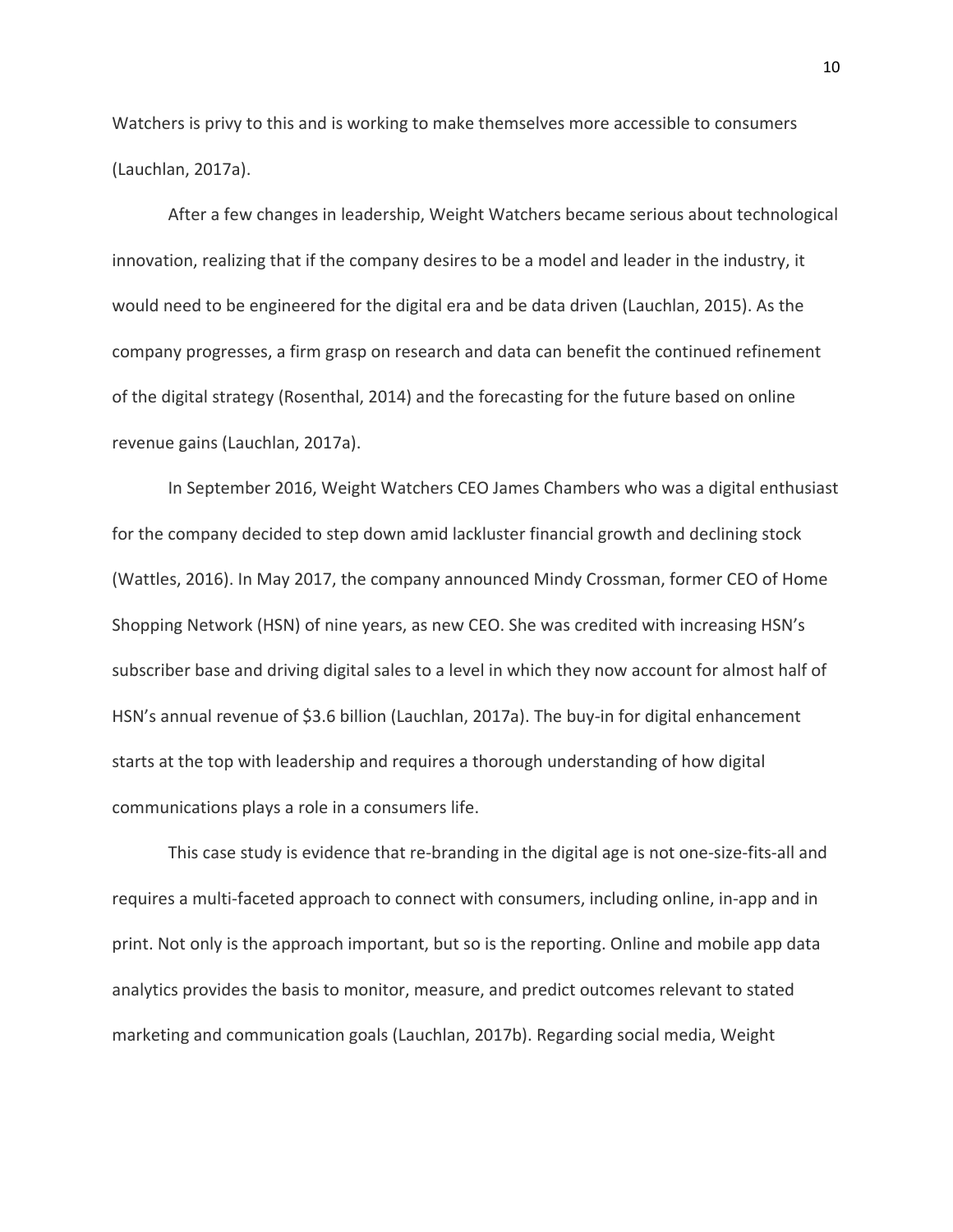Watchers has been strategic as to which platforms it joins, ensuring staff understands the platform and evaluates the potential yields and ROI before implementing (Kerpen, 2016).

# **Recommendations and Conclusions**

In conclusion, Weight Watchers, armed with sufficient marketing research and analytics, is primed to hold and potentially improve its position in the industry. For example, market research has shown that many believe fitness is the most effective way to lose weight and is often tried first, compared to changing diet. Additionally, the study reported dieters will try multiple products and services, capitalizing on the "try-before-you-buy" strategy afforded by free apps and online multimedia content (Rosenthal, 2014).

As a company that aims to engage, empower, and motivate members (Lauchlan, 2017b), and holds a belief that weight loss is about eating better, moving more, and changing mindset (Weight Watchers International, 2016), the living well mantra of the 'Live Fully' campaign looks promising. The future of Weight Watchers depends solely on the risks the company is willing to take to stay relevant in the digital age and I think it will benefit from making fitness a greater priority for the program and its members.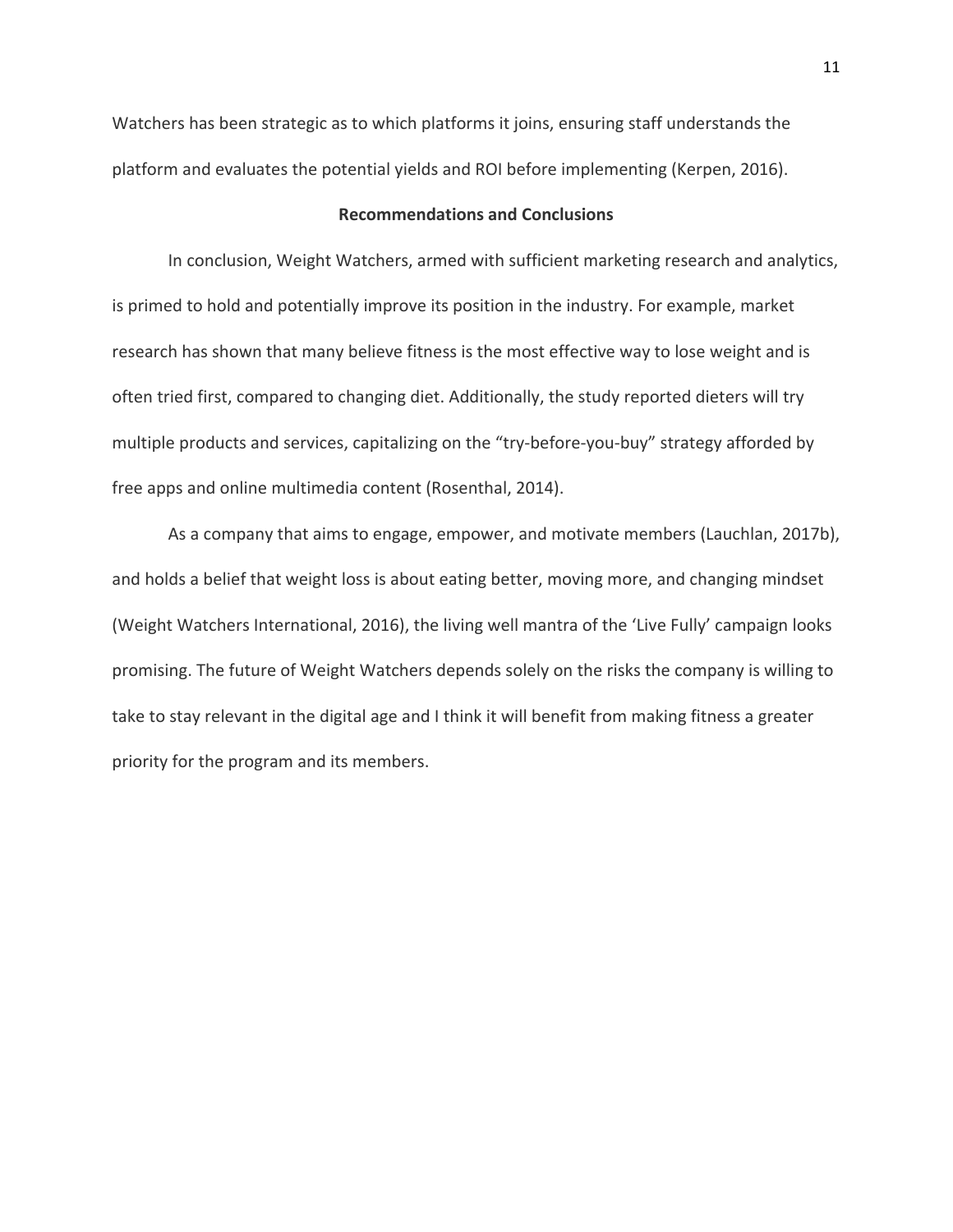### **References**

- Campbell, R., Martin, C. R., & Fabos, B. (2016). *Media & Culture: Mass Commuication in a Digital Age.* Boston: Bedford/St. Martin's.
- Carter MC, B. V. (2013, April). Adherence to a Smartphone Application for Weight Loss Compared to Website and Paper Diary: Pilot Randomized Controlled Trial. *Journal of Medical Internet Research*, 15(4):e32. Retrieved from Journal of Medical Internet Research: http://www.jmir.org/2013/4/e32/
- Centers for Disease Control and Prevention. (2017, August 29). *Adult Obesity Causes and Consequences*. Retrieved from cvc.gov: https://www.cdc.gov/obesity/adult/causes.html
- DePillis, L. (2013, August 4). *Internet killed the dieting star: Why Weight Watchers is floundering*. Retrieved from www.washingtonpost.com: https://www.washingtonpost.com/news/wonk/wp/2013/08/04/internet-killed-the-dieting-starwhy-weight-watchers-is-floundering/?utm\_term=.b9c9e1aee48f
- Friedman, J. (2013, August 10). *Mobile health apps weigh on Weight Watchers' results*. Retrieved from www.usatoday.com: https://www.usatoday.com/story/tech/2013/08/10/weight-watchersmobile-apps/2620835/
- Ha, A. (2013, August 11). *After Years Of Bootstrapping, MyFitnessPal Raises \$18M Round From Kleiner Perkins And Accel*. Retrieved from Tech Crunch: https://techcrunch.com/2013/08/11/myfitnesspal-funding/
- Harris, R. (2017, September 13). *Health and fitness apps usage report from Flurry.* Retrieved from AppDeveloperMagazine.com: https://appdevelopermagazine.com/5513/2017/9/13/health-andfitness-apps-usage-report-from-flurry/
- Kerpen, C. (2016, September 26). All The Social Ladies: Lauren Salazar of Weight Watchers. *Podcast: All The Social Ladies*. Retrieved from http://www.socialmediatoday.com/social-business/all-socialladies-lauren-salazar-weight-watchers-podcast
- Kosner, A. W. (2012, December 17). *Weight Watchers 360: Mobile Apps Can Break Hard Habits With Easy-to-Follow Steps*. Retrieved from Forbes: https://www.forbes.com/sites/anthonykosner/2012/12/17/weight-watchers-360-mobile-appscan-break-hard-habits-with-easy-to-follow-steps/#1302b9a37c66
- Lauchlan, S. (2015, August 7). *The Weight of Digital Transformtion for Weight Watchers.* Retrieved from Diginomica: http://diginomica.com/2015/08/07/the-weight-of-digital-transformation-forweight-watchers/
- Lauchlan, S. (2016, August 5). *Weight Watchers counts the progress on digital transformation*. Retrieved from www.diginomica.com: http://diginomica.com/2016/08/05/weight-watchers-counts-theprogress-on-digital-transformation/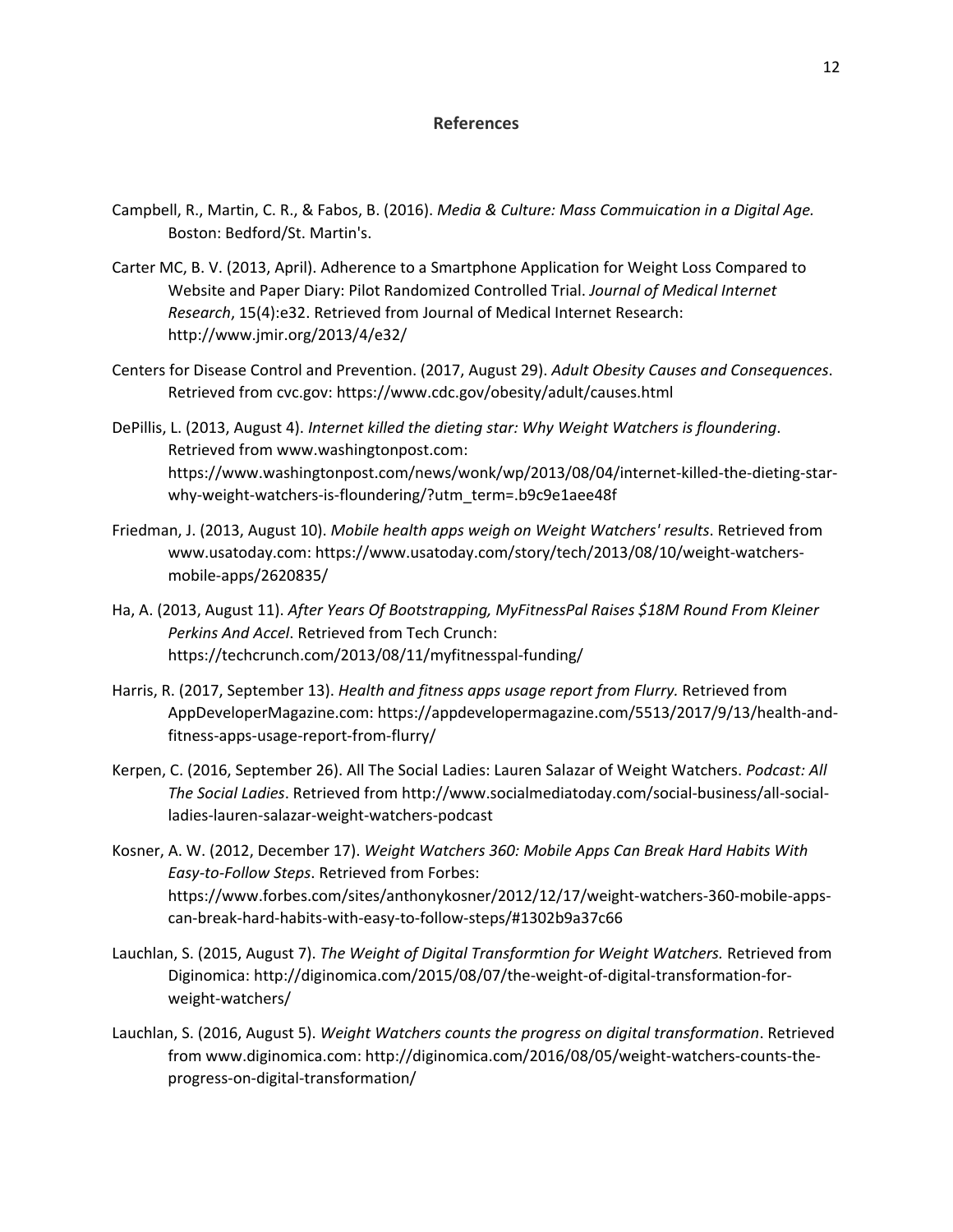- Lauchlan, S. (2017a, May 4). *No slimming down of Weight Watchers digital vision with new CEO appointment*. Retrieved from www.diginomica.com: http://diginomica.com/2017/05/04/noslimming-weight-watchers-digital-vision-new-ceo-appointment/
- Lauchlan, S. (2017b, March 3). *Weighing in on the digital/offline balance at Weight Watchers*. Retrieved from Diginomica: http://diginomica.com/2017/03/03/weighing-digitaloffline-balance-weightwatchers/
- McFadden, R. D. (2015, April 29). *Jean Nidetch, a Founder of Weight Watchers, Dies at 91.* Retrieved from New York Times: https://www.nytimes.com/2015/04/30/business/jean-nidetch-dies-at-91-co-founder-of-weight-watchers-and-dynamic-speaker.html?mcubz=0
- Rosenthal, M. (2014, February). *How Marketers Can Weigh In On Weight Loss.* Retrieved from Think With Google - Consumer Insights Page: https://www.thinkwithgoogle.com/consumerinsights/how-marketers-can-weigh-in-on-weight-loss/
- Solis, B. (2017, July). *Prism 5.0*. Retrieved from Conversation Prism: https://conversationprism.com/
- Wattles, J. (2016, September 13). *Weight Watchers CEO calling it quits after tumultuous year*. Retrieved from CNN Money: http://money.cnn.com/2016/09/12/investing/weight-watchersceo/index.html
- Weight Watchers. (2000, March 02). *Home Page - Weight Watchers*. Retrieved from WebArchive.Org: https://web.archive.org/web/20000302172957/http://www.weightwatchers.com:80/WWX/abo ut/about.asp
- Weight Watchers. (2017). *Weight Watchers Mobile App (Version 5.16.0) [Mobile Application Software]*. Retrieved from http://itunes.apple.com
- Weight Watchers. (n.d.). *Home [Facebook Page]*. Retrieved from Facebook: https://www.facebook.com/weightwatchers
- Weight Watchers. (n.d.). *Home [Instagram Page]*. Retrieved from Instagram: https://www.instagram.com/weightwatchers/
- Weight Watchers. (n.d.). *Home [Pinterest Page]*. Retrieved from Pinterest: https://www.pinterest.com/weightwatchers/
- Weight Watchers. (n.d.). *Home [Twitter Page]*. Retrieved from Twitter: https://twitter.com/weightwatchers
- Weight Watchers. (n.d.). *Home [YouTube Channel]*. Retrieved from YouTube: https://www.youtube.com/user/WeightWatchers
- Weight Watchers International. (2016, December 22). *Weight Watchers Invites People to "Live Fully" in New Year Campaign Featuring Oprah Winfrey.* Retrieved from Weight Watchers - Press Releases: https://www.weightwatchers.com/us/weight-watchers-invites-people-live-fully-newyear-campaign-featuring-oprah-winfrey
- Weight Watchers International. (2016, December 15). *Weight Watchers Unveils New Apple Watch Subscription Plan.* Retrieved from Weight Watchers - Press Releases: